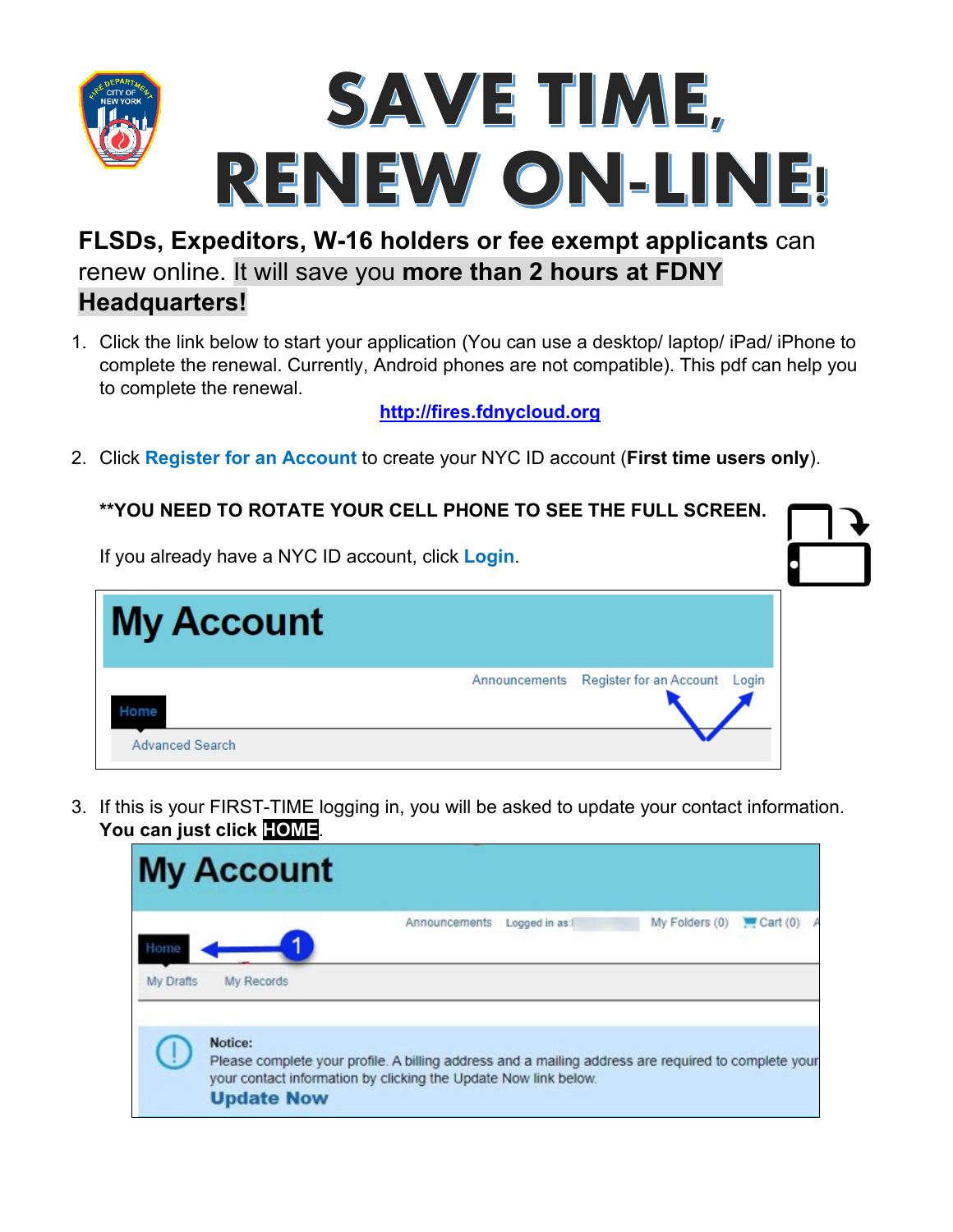4. **YOU MUST LINK YOUR COFs FIRST**. *This action allows the new system to import your current COFs into your NYC business account*.

## **Steps to link your COFs:**



(2) Click Record Linking, Certificate of Fitness Record Linking and **Continue Application**

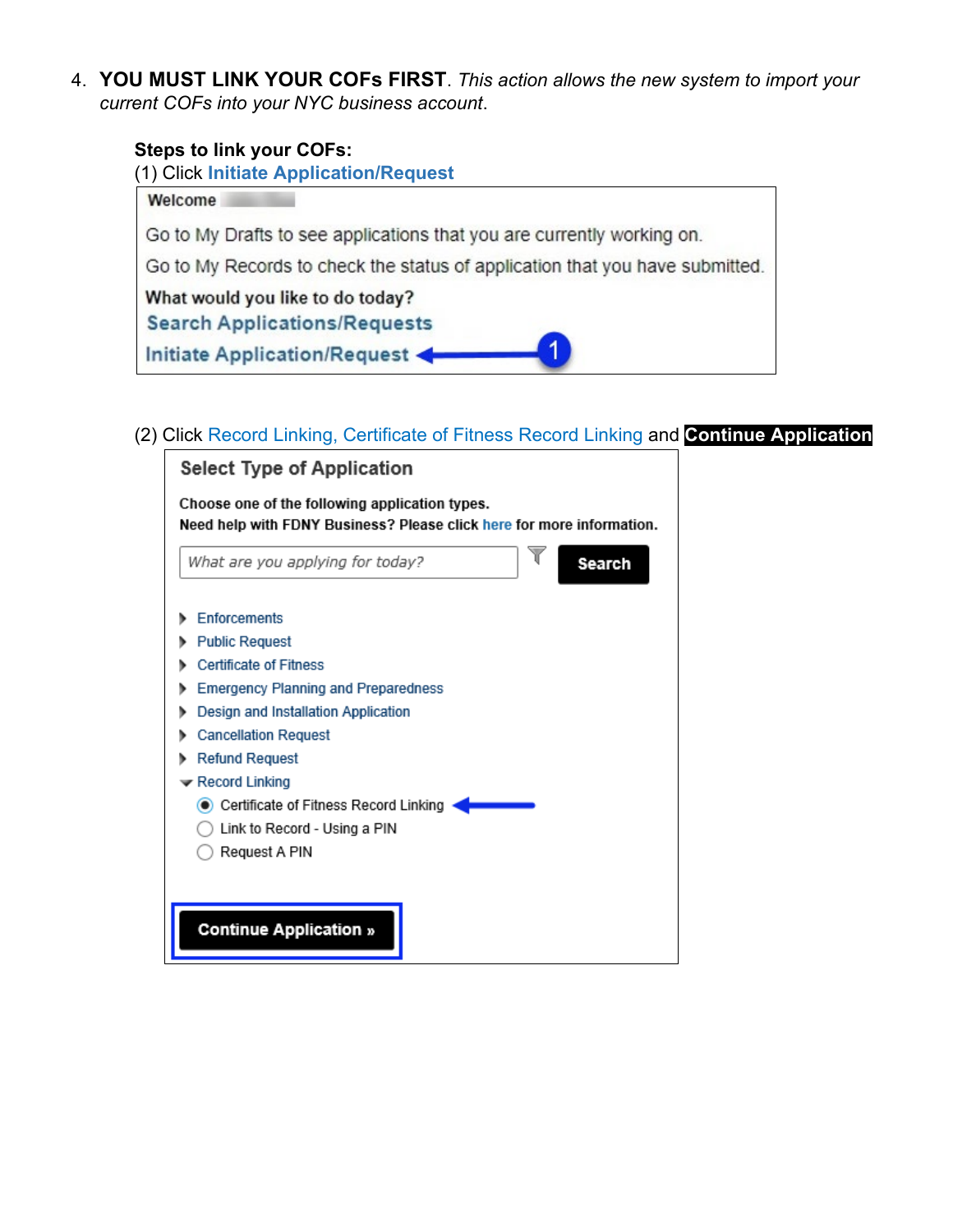## (3) You must enter your COF number and last 4-digits of your SSN to link your COF to your NYC ID account.

| Step 1: Claim Information>Claim Information<br>*Note:<br>1. "Indicates a required field. | 2. You will be able to edit the details in this application from the "Review and Submit" page prior to final submission. |                               |
|------------------------------------------------------------------------------------------|--------------------------------------------------------------------------------------------------------------------------|-------------------------------|
| <b>Claim Information</b>                                                                 |                                                                                                                          |                               |
| COF Number:                                                                              |                                                                                                                          |                               |
| Last 4 digit of SSN:                                                                     |                                                                                                                          |                               |
| <b>Save and Resume Later</b>                                                             | Tip: Save your application periodically to avoid losing your work by clicking<br>on 'Save and Resume Later' button.      | <b>Continue Application »</b> |

\*\*If you have other COFs you would like to link, you must click **Create an Application**  and repeat the **Record Linking** process again**.**

| Search Applications                                  | Create an Application |                  |  |  |
|------------------------------------------------------|-----------------------|------------------|--|--|
| <sup>1</sup> Select item to pay <sup>2</sup> Payment |                       | 3 Receipt/Record |  |  |
|                                                      |                       |                  |  |  |
| Step 3: Receipt/Record issuance                      |                       |                  |  |  |
| Receipt                                              |                       |                  |  |  |

5. After linking ALL your COFs, click Home and then click My Records.

| Home                |                                              | Announcements | Logged in as  | My Folders (0) | Cart(0) | Account Management                         | Logout |
|---------------------|----------------------------------------------|---------------|---------------|----------------|---------|--------------------------------------------|--------|
| Search Applications | Create an Application                        |               |               |                |         |                                            |        |
|                     |                                              |               |               |                |         |                                            |        |
|                     | <b>Certificate of Fitness Record Linking</b> |               |               |                |         |                                            |        |
|                     |                                              |               |               |                |         |                                            |        |
|                     |                                              |               |               |                |         |                                            |        |
|                     |                                              |               |               |                |         |                                            |        |
| <b>My Account</b>   |                                              | Announcements | Logged in as: |                |         | My Folders (0) Cart (0) Account Management | Logout |